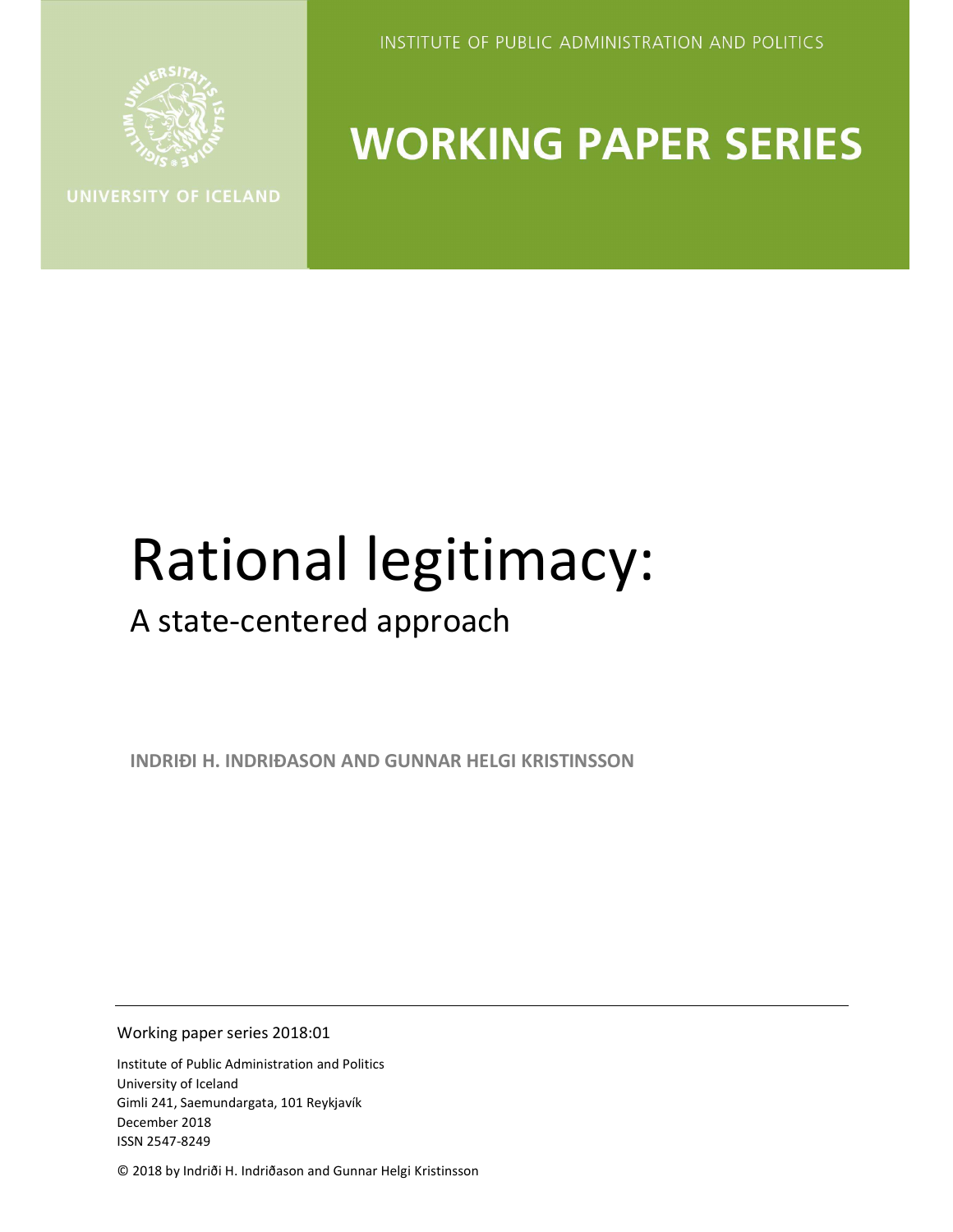#### Rational legitimacy: A state-centered approach

Indriði H. Indriðason and Gunnar Helgi Kristinsson $1$ 

Legitimate authority is believed to be a central feature of political stability (e.g. Diamond 1999; Mishler & Rose 2001). Legitimate authority exists where claims to authority are supported by appropriate legitimation which is accepted and complied with voluntarily. Most governments engage in some minimum of legitimation, i.e., providing arguments about why their authority or actions are legitimate, in order to enhance compliance among their citizens, although legitimation is often accompanied with more heavy-handed methods of enforcement, including the threat of force.

Lack of legitimacy may be a critical feature of political instability in autocratic systems or underdeveloped democracies but even in developed ones it has become an increasingly relevant topic of political research in recent decades (e.g., Anderson et al. 2005; Norris 2011; van Ham and Thomassen 2014; Tyler 2006). This trend may be due partly to more critical citizen attitudes towards government and the inability of governments to respond effectively to central policy problems in an age of globalization and economic uncertainty. Many authors consider dealing with the legitimacy crisis a key challenge for improving governability and securing the future of democracy (Beetham 1991; Kelman 1969; Papadopoulos 2013; Rothstein 2009; Stoker 2006; Tyler 2006).

An important strand in the literature on legitimacy places its roots at the input side of the political process, suggesting that the people have agreed to limit their freedoms in exchange for the benefits of government. This is an essential feature of the contractarian approach to legitimacy which traces the origins of legitimacy to a social contract, where "consent derives from the idea of contract or mutual agreement" (Cudd & Eftekhari 2018, 1). The contractarian tradition, going back to Hobbes, has a distinguished lineage of both radical and conservative writers, seeing the duty to comply with authority originating in implicit consent on the social contract. A number of influential authors, working in the Hobbesian tradition, see rational assessments by individuals of the vulnerabilities associated with the state of nature and the benefits of cooperation as the reasons why they might wish to enter a social contract (e.g., Buchanan & Tullock 1962; Gauthier 1986; Narveson 1988). While the historical evidence for states actually originating in this manner is questionable (e.g., Tilly 1985), the idea of an implicit contract may still be defended if it can be shown to reflect rational calculations of how best to organize government (Buchanan & Tullock 1962). Thus, the hypothetical version of contractarianism, is probably the mainstream contemporary version (Cudd & Eftekhari 1918). Questions, nonetheless, have been raised. As Dworkin (1975) points out: "A hypothetical contract is not simply a pale form of an actual contract; it is no contract at all" (17).

In the present paper we approach the issue of state legitimacy from a different angle. We argue that contractarian approaches cannot account for rational compliance and look instead for an alternative basis of legitimacy, closer to the Weberian approach, which looks for the roots of legitimacy at the output side of the political process. This approach has closer affinities with predatory approaches to the state (e.g., Tilly 1985) than contractarian ones. Rulers, nonetheless, have interests which – given certain conditions (e.g., North et al. 2006) – may lead them to seek acceptance of their authority and cooperative relations with their subjects.

 $\overline{a}$ 

<sup>&</sup>lt;sup>1</sup> This paper is part of the project "Does legitimacy make a difference?" at the University of Iceland, which is supported by the Icelandic Research Fund. The authors are grateful to participants in the departmental seminar at the Faculty of Political Science, University of Iceland, who made useful comments on an earlier draft.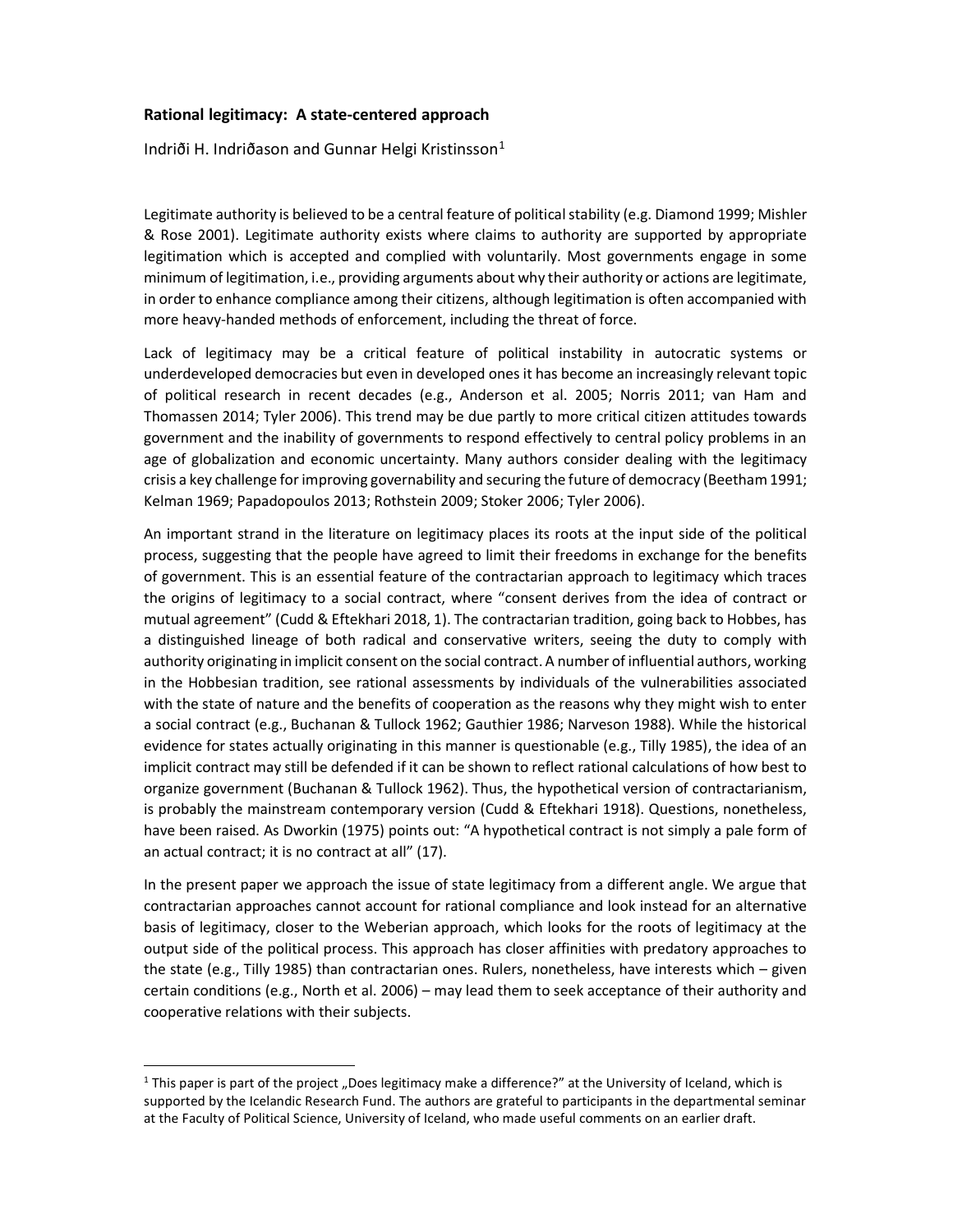We suggest that rather than seeking the roots of legitimate authority in a society-centered approach, as in the contractarian tradition, a more promising line of research starts with the capacity of the state to earn legitimacy and facilitate voluntary compliance. The challenge for a state-centered approach, however, is to show that voluntary compliance is compatible with the assumption of individual rationality.

An essential element of Weber's (1968) concept of authority, which he also calls legitimate domination, is that it requires "a minimum of voluntary compliance" (212). Compliance, in itself, thus, does not necessarily imply legitimate authority as compliance can be the result of other forces.

Naturally, the legitimacy of a system of domination may be treated sociologically only as the probability that to a relevant degree the appropriate attitudes will exists, and the corresponding practical conduct ensue. It is by no means true that every case of submissiveness to persons in positions of power is primarily (or even at all) oriented to this belief. Loyalty may be hypocritically simulated by individuals or by whole groups on purely opportunistic grounds, or carried out in practice for reasons of material self-interest. Or people may submit from individual weakness and helplessness because there is no acceptable alternative (214).

The perceived duty to obey exists, according to this, irrespective of the means of enforcement and the availability of sanctions, positive or negative. Legitimacy is a feature of certain types of power, i.e. those which are accepted, to some extent, by those yielding to it. It is not a feature of instrumental behavior, such as working for payment or giving in to threats. Such behavior is guided by the rewards or punishments associated with it rather than the duty to comply. Voluntary compliance is the compliance of those who stop at traffic lights where there is no traffic and no chance of being caught breaking the law. It is the compliance of those who pay taxes even in cases where tax avoidance is legal or tax-evasion is almost impossible to detect. And it is also the compliance of those who refuse to cheat on examinations, even when they have the opportunity and no risk is involved.

If compliance with authority on the ground of perceived legitimacy exists at all, it poses a challenge to conventional notions of rationality, i.e. the view that assumes rational behavior to be guided by calculated egoism and the maximization of individual benefits. In most cases we expect rational egoists to take full advantage of the opportunities which present themselves, uninhibited by anything other than the sum of expected costs and benefits. But claims to legitimacy demand something different. In addition to calculations of costs and benefits they prescribe behavior based on considerations of legitimacy, which may, or may not, point in the same direction as rational egoism.

The present paper deals with the compatibility of rational choice and legitimacy. We ask if there is any need for a rational conception of legitimacy, and, if so, what it might look like.

#### Legitimacy and legitimacy theory

Although a number of different indicators have been used as proxies for legitimacy (e.g. system satisfaction, violence, turnout, tax compliance see Gilley 2006), one danger of using such measures is that it may complicate the task of holding independent and dependent variables separate. Knowledge of how legitimacy is generated and maintained, how lack of it affects government and, most fundamentally, how the concept itself should be applied in research, remains rather incomplete. In a narrow sense, legitimacy may simply mean legality, but most social scientists are likely to find this use of the concept too restrictive. According to Weber (1968), legitimacy refers to some quality of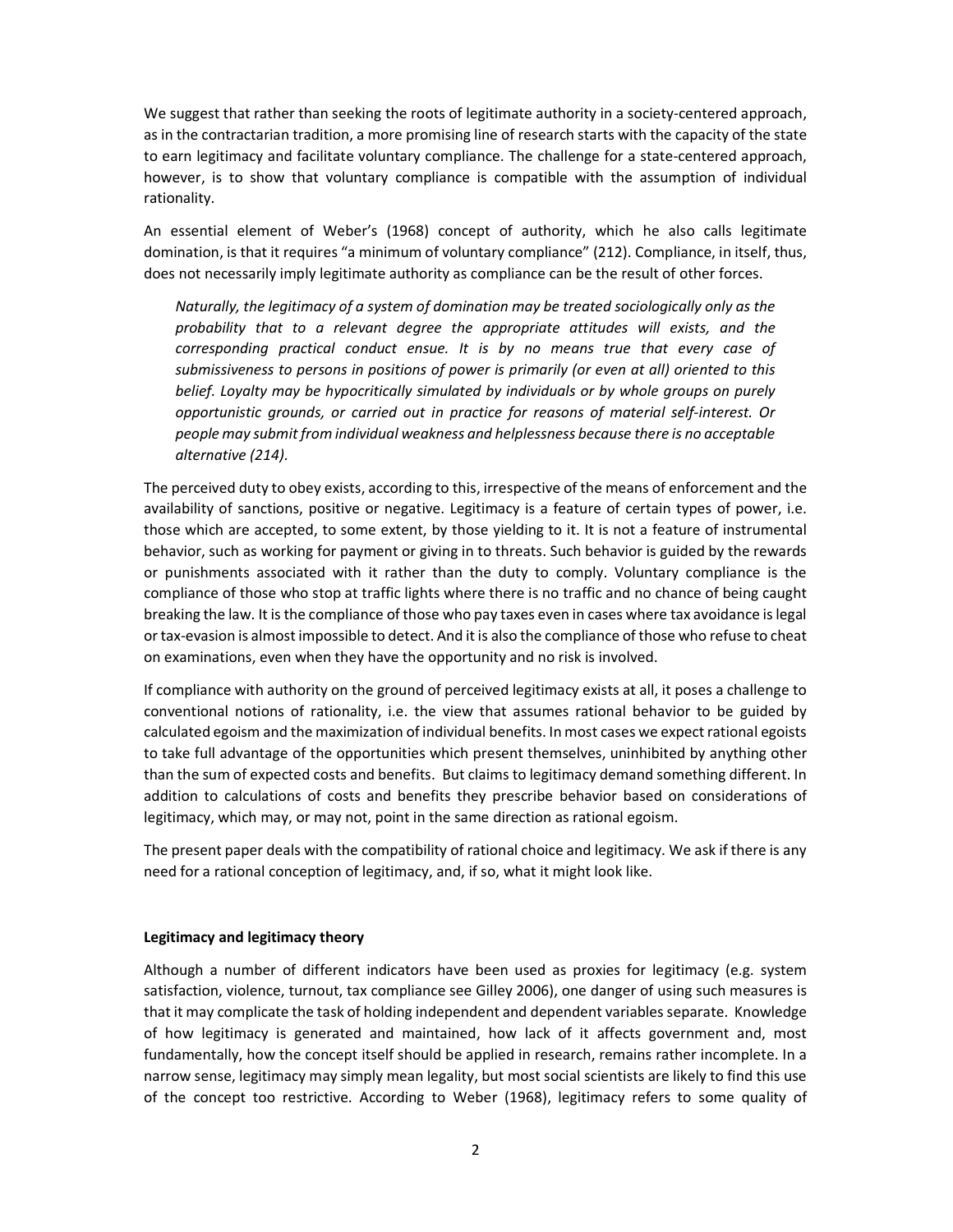government, as perceived by the citizens, which makes it normatively obligatory to comply. Government may, for example, be perceived as responsive to community interests, as a fair and impartial administrator of rights and obligations, or an efficient provider of welfare and public goods. It is important, however, to distinguish voluntary compliance from other types of obedience, which as noted above, may be guided by weakness and helplessness, sheer pretentions of loyalty, or compliance rooted in material self-interest. Compliant behavior which is attributed to legitimate power is, by contrast, guided by normative justifications for consent which is perceived as voluntary by the individual (Beetham 1991, 16-19).



Figure 1. Legitimate authority: Legitimation, legitimacy and voluntary compliance

Legitimate authority according to figure 1 has three main components, i.e. legitimation, legitimacy, and voluntary compliance. Legitimation simply means that some attempt is made to offer a normative justification for claims to authority, through the application of relevant principles to concrete situations. Legitimacy is the acceptance by those whom authority claims are directed at that they are valid. Voluntary compliance means compliance with authority even in the absence of sanctions. All three components are essential for the exercise of legitimate authority. If only one or two are present, the exercise of legitimate authority has failed.

In the present context we take "voluntary" to mean that compliance is expected to some extent irrespective of the positive or negative consequences which are assumed to follow in each case. Empirically, instrumental behavior and voluntary compliance can occur together, e.g. when a lawabiding citizen obeys traffic control and at the same time avoids fines. In fact, Weber (1968) goes so far as to say that "a certain minimum interest of the subordinate in his own obeying will normally constitute one of the indispensable motives of obedience even in the completely authoritarian dutyrelationship" (945). Conceptually, however, legitimacy requires not merely compliance, but that the "command is accepted as a 'valid' norm" (946). Thus, instrumental behavior can in principle be nonvoluntary in the sense that in the absence of sanctions the behavior would not occur. Some people, no doubt, would not pay taxes if there were no negative consequences. Government action may be considered legitimate when the principles on which it is based are accepted by the citizens as normatively binding. Acceptance of legitimacy, however, does not automatically lead to compliance, since the citizens may, e.g., for reasons of self-interest, engage in non-compliant behavior. Government action will be considered illegitimate when citizens find the legitimation given lacking, either because they are in substantial disagreement with its normative basis, or because they find government action inconsistent with its normative justification. As an example of the former, adherents of direct democracy might find a parliamentary majority for a given proposal an insufficient justification for its acceptance if a popular majority was lacking. As an example of the latter we might think of a government policy justified by egalitarian concerns when that policy has highly nonegalitarian consequences.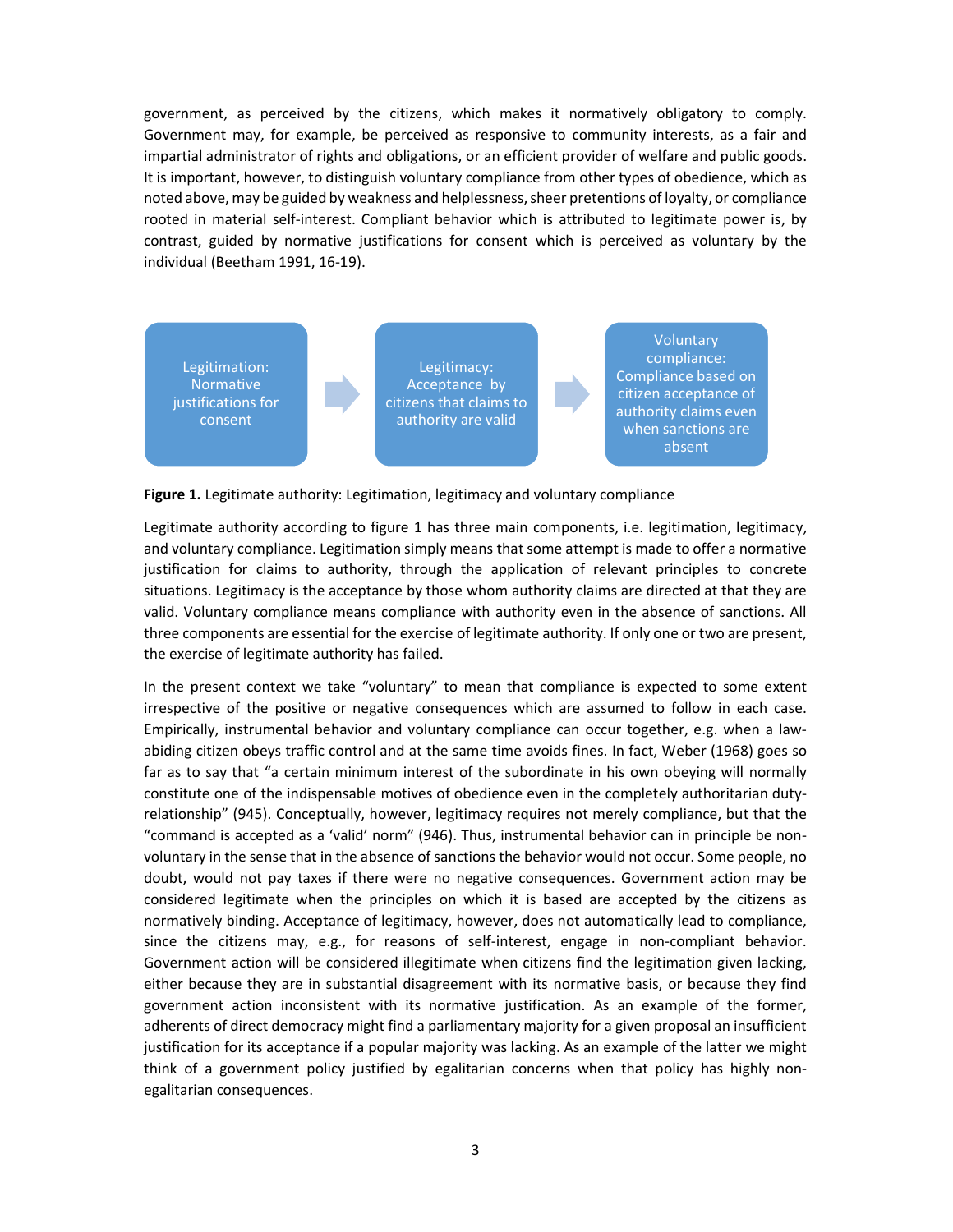#### Does legitimacy make a difference?

The basic proposition in need of verification is that legitimacy affects compliance. This position is what we call legitimacy theory. The alternative position is that compliance is primarily based on calculations of costs and benefits, i.e., rational choice. According to the rational actor approach individual considerations of private gain determine action (Downs 1957; Shepsle 2010; see also Riker and Ordeshook 1968). This leaves little room for legitimacy as we define it. Compliance will occur where its perceived benefits are greater than the risks of non-compliance. In the rational approach there is no space for 'doing your duty' (Barry 1970) which would violate the assumption of individual maximization commonly associated with neo-classical economic theory (Simon 1983). Although attempts have been made to reconcile rational action and altruism (Elster 2006), cooperation is usually studied in relation to the specific mechanisms (be it coercion or selective incentives) which may or may not solve problems of collective action (Shepsle 2010).

Our aim in the present paper is to examine if legitimacy, as defined by Weber, is unconditionally antithetical to rationality. Weber rejects the idea that giving in to threats, hypocritical behavior, and working for private gain are sufficient conditions for true legitimacy. Yet he provides an opening for a mixture of different motives behind legitimacy when he speaks of some "minimum of voluntary compliance". This suggests that the reasons for compliance may be complicated and voluntary compliance can play either a small or a large role in different contexts. Legitimacy is according to this not a categorical variable, taking only either-or values, but can be conceived of as a scale, from no legitimacy to high legitimacy. Non-legitimacy (or illegitimacy) means rejection of claims to authority while high legitimacy means willingness to abandon all critical evaluation of it. The behavioral correlates of legitimacy, however, are not this simple. Rejection of authority claims can be accompanied either by non-compliance or by forced compliance, e.g. where strong sanctions are involved. Equally, according to Weber, non-legitimacy may lead to compliance in the case of exchange relationships, e.g. where compliance is bought simply through rewards of some kind. To conventional market economists the latter may seem a strange way to approach the issue, since free market exchange is by definition voluntary in the sense that no-one is forced to enter into market transactions (e.g. Friedman & Friedman 1980). Weber, however, was concerned with the evaluation of authority claims where individual self-interest was not seen as a decisive factor. Rather, the strength of the authority claim itself, irrespective of how it affects the complying individual, is crucial. In this respect, legitimacy seems in fact to be either antithetical or at best irrelevant to rational choice, where selfinterest plays a crucial role. The empirical claim of rational choice theory should, according to this, be that legitimacy plays a small role in human behavior and the fear of sanctions or promise of rewards is the driving force behind compliance.

Several authors have adopted this or similar stances concerning compliance across a wide array of subjects, including crime (Becker 1968), corruption (Rose-Ackerman 1999; Jain 2001), and tax-fraud (Allingham and Sandmo 1972). The basic idea is formulated in Becker's (1968) approach to crime:

The approach taken here follows the economists' usual analysis of choice and assumes that a person commits an offense if the expected utility to him exceeds the utility he could get by using his time and other resources at other activities. Some persons become "criminals," therefore, not because their basic motivation differs from that of other persons, but because their benefits and costs differ (176).

According to this, the analysis of various kinds of 'deviant' behavior should focus on factors such as expected benefits, potential costs, and the amount of uncertainty or risk involved. The effectiveness of deterrence, e.g., in the form of enforcement and punishments, is likely to be a key influence on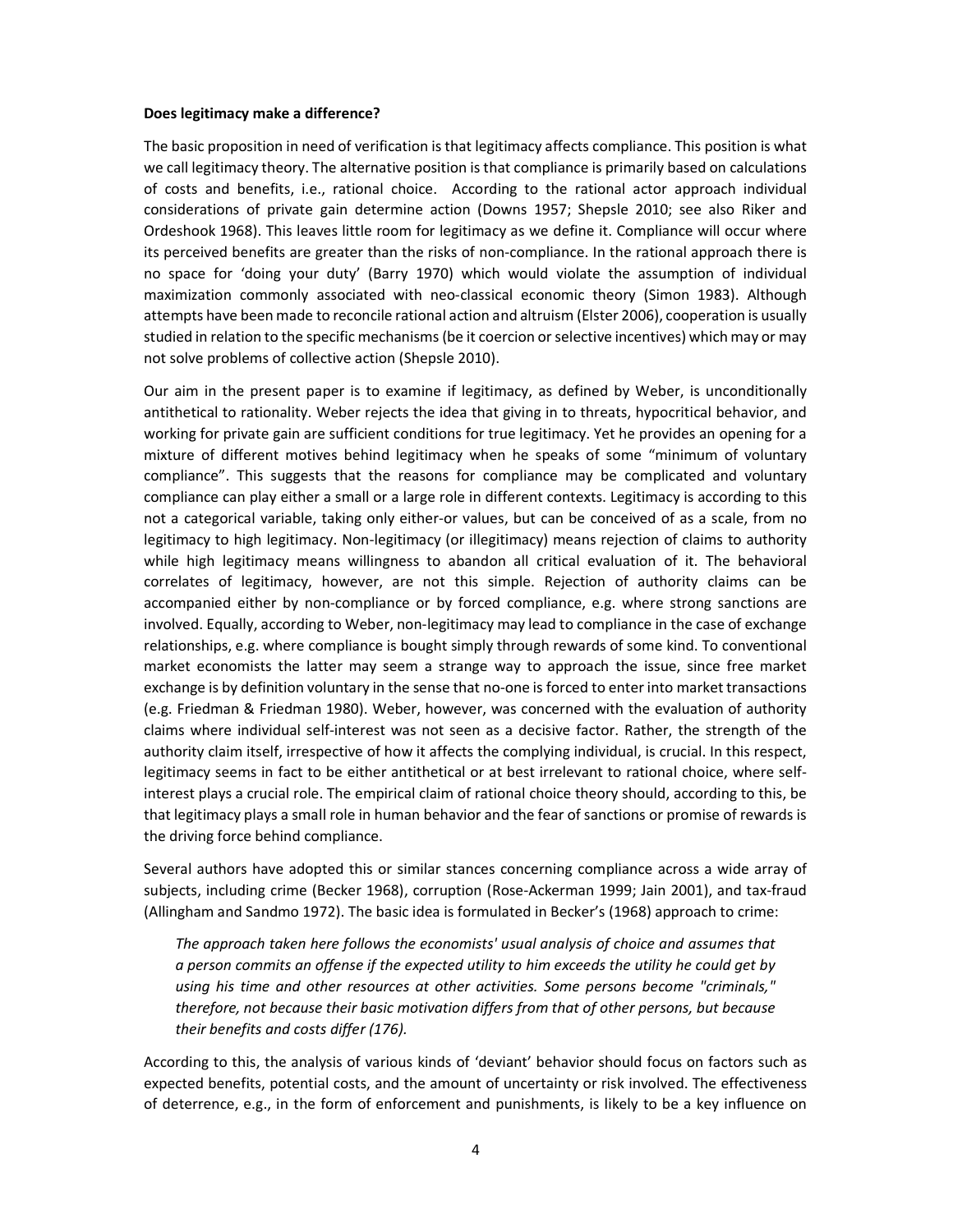crime frequency, corruption, and tax-evasion. The explanatory power of this approach is essentially an empirical issue which cannot be dealt with adequately in the present context. What we need in the present contexts is simply to consider if the claims of legitimacy theory have any credibility against the simple version of the economic model.

Tax compliance is a relatively well-researched area where the explanatory power of the expected utility model can be put to a test. Following in Becker's footsteps, authors such as Allingham and Sandmo (1972) and Srinivasan (1973) claimed that tax compliance could be modelled on the basis of a relatively simple model where income, tax rate, auditing and penalty played a key role. This model has been put through relatively extensive testing based on surveys, experiments and aggregate data. The results indicate that economic choice is insufficient to account for compliance and a severe system of surveillance and punishments may in fact be counterproductive under certain conditions. The results from empirical testing are in many cases ambiguous concerning income and tax rates and, given that the probability of audit is low in most countries, tax evasion should be far more common than it is. Severe fines may improve compliance, especially when associated with effective audit, but they may also increase tax resistance if the tax system is perceived as unfair (Kirchler et al. 2007).

Several different factors seem to contribute to tax compliance, in addition to the structure of incentives. Richardson (2006) reports, on the basis of data from 45 countries, that non-economic factors have the strongest impact on regression results on tax evasion. "Overall," he reports, "the regression results indicate that the lower the level of complexity and the higher the level of general education, services income source, fairness and tax morale, the lower is the level of tax evasion across countries." (150) Other studies indicate the importance of the quality of governance (Ruge 2012, see also Scholz and Lubell 1998) and perceptions of the general levels of compliance (Levi 1988).

The literature on tax compliance indicates that individual or social norms may play an important role in how citizens interact with governments. This does not mean they always will. But to account for the instances where they do, we need a rational account which moves beyond the simple cost-benefit model.

We distinguish between two different approaches in this respect. On one hand, it seems possible to focus the search for legitimacy on collective decision rules which might provide a rational basis for consent by those affected by them. That is, because a decision has been reached by rational means it is to be obeyed. On the other hand, it might also seem possible to focus on the individual's reasons or basis of compliance, apart from the decision rule in use. This might be achieved, e.g. by developing more sophisticated assumptions concerning the context in which compliance is expected to take place and the characteristics of participants. The two strategies are not mutually exclusive. A rational decision rule may provide an adequate basis, ex ante, for legitimacy and compliance. It need not make it rational to comply ex post, however, as we discuss below.

#### Legitimacy and rational decision rules

Influential attempts by rational choice theorists at coming to terms with legitimacy are in the contractarian tradition. Authors working in this tradition seek rules for making decisions that fulfil minimum conditions of rationality and fairness, so that members of a group are likely to accept them as binding without knowing specific outcomes or how they might affect each of them. Given a timehonored tradition of skepticism concerning collective decisions in the rational choice framework, the task of finding acceptable rules is crucial for casting politics in any sort of positive role. The problems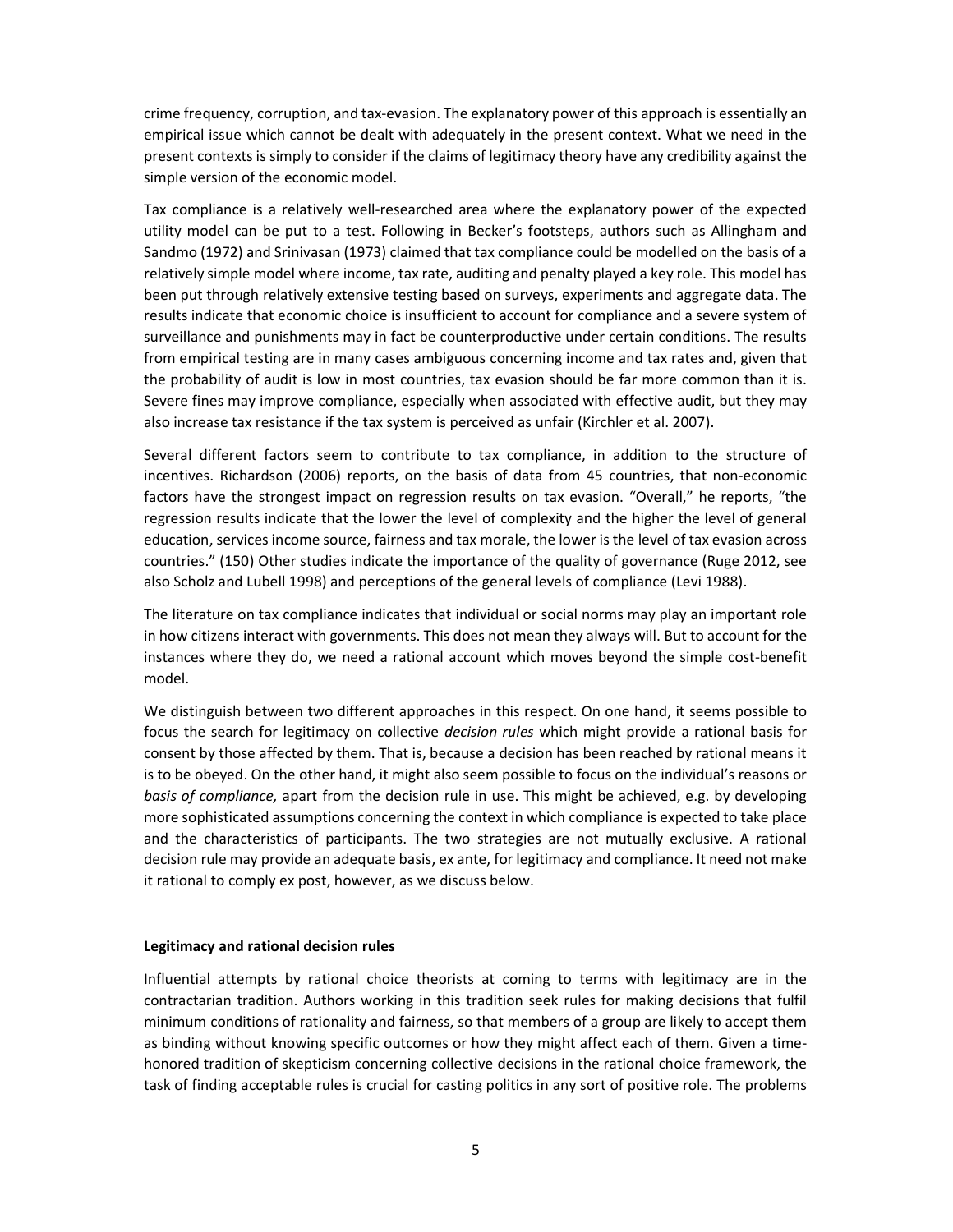of aggregating multiple wills or interests in a single conclusion are well known to any student of electoral systems as are the dangers of arbitrary or cyclical results.

Buchanan and Tullock (1962) laid the foundations of 'constitutional economics' in a much-cited book titled "The Calculus of Consent". Most collective decisions, they maintain, involve a cost, and rational individuals are likely to opt in favor of rules which minimize the costs accruing to themselves. Hence, "[t]he only means whereby the individual can insure that the actions of others will never impose costs on him is through the strict application of the rule of unanimity for all decisions, public and private" (72). However, since such a rule is likely to produce inhibitive transaction costs in large groups, the rational individual is likely to agree to a more inclusive one, thus "trading some of his protection against external costs for a lowered cost of decision making" (72). Side payments are likely to ease the way for Pareto improvements in such systems of increased majorities, which makes the individual vote assume the characteristics of marketable property rights (186).

Decision rules based on super-majorities, however, are open to criticism. They fail to guarantee minority rights (McGann 2002) and yet impose a highly conservative and somewhat arbitrary decision rule which defends the status quo, whatever its nature. Moreover, they also fail to avoid the problem of cyclical majorities, which is, perhaps, the most serious challenge to any system of voting (Riker 1982).<sup>2</sup> Others, searching for a rational foundation of decision rules, accept that the possibility of cycles may be unavoidable. Thus, Patty and Penn (2014) suggest we need a theory of democracy which makes cyclical decision-making legitimate, i.e. accepts that there are no best outcomes of the democratic procedure. The key to this lies in the role played by legitimation, which is the process of comparing decisions with chosen principles. The principles themselves may be incomplete and cyclical – they are simply exogenously given – but the defining feature of legitimacy is the consistency between the principle in force and the choice that is made. The defining criteria of consistency include stability, sensibility of outcome, and sequence coherence.

Patty and Penn's theory of legitimacy is relatively modest in the claims it makes in favor of democratic governance while it is realistic in the sense that it allows us to apply principles of legitimacy to a broader spectrum than merely electoral democracy, including the judiciary and the bureaucracy. The question, however, which they do not address, is how important legitimacy of this kind is for the political system. They specifically note that their theory is "not intended to be predictive" (121) which leaves the question of its relevance in search of good answers.

Block and DiLorenzo (2000) criticize Buchanan and Tullock for failing to realize that politics is not founded on consent. "The fatal flaw" they maintain "in the voluntary theory of the state advocated by constitutional economists is that no state ever has been, or ever could be, voluntary. (580)" One of the problems of contractarian approaches to legitimacy is that they fail to make the connection between a rational method of decision making and rational reasons for compliance which rational individuals are likely to abide by individually. Thus, we might agree that some procedure x was in all likelihood the best way to decide on a system of taxation, but as calculating individuals we might still decide that tax evasion was best for us personally. Given that our individual decisions on tax compliance are unlikely to affect the fate of the system of taxation, we would still reap the benefits from a rational system of taxation while at the same time be able to obtain additional benefits by making evasion our personal tax-policy. While we return below to the issue of how far compliance may be rational, it is pertinent at

 $\overline{a}$ 

<sup>&</sup>lt;sup>2</sup> Note, however, that Caplin and Nalebuff (1988) show that no majority cycles exist if the distribution of voter preferences is concave and the required super-majority is 64% or larger. The more general insight is that under 'reasonable' restrictions on the distribution of preferences, super-majority rules may be effective in preventing electoral cycles.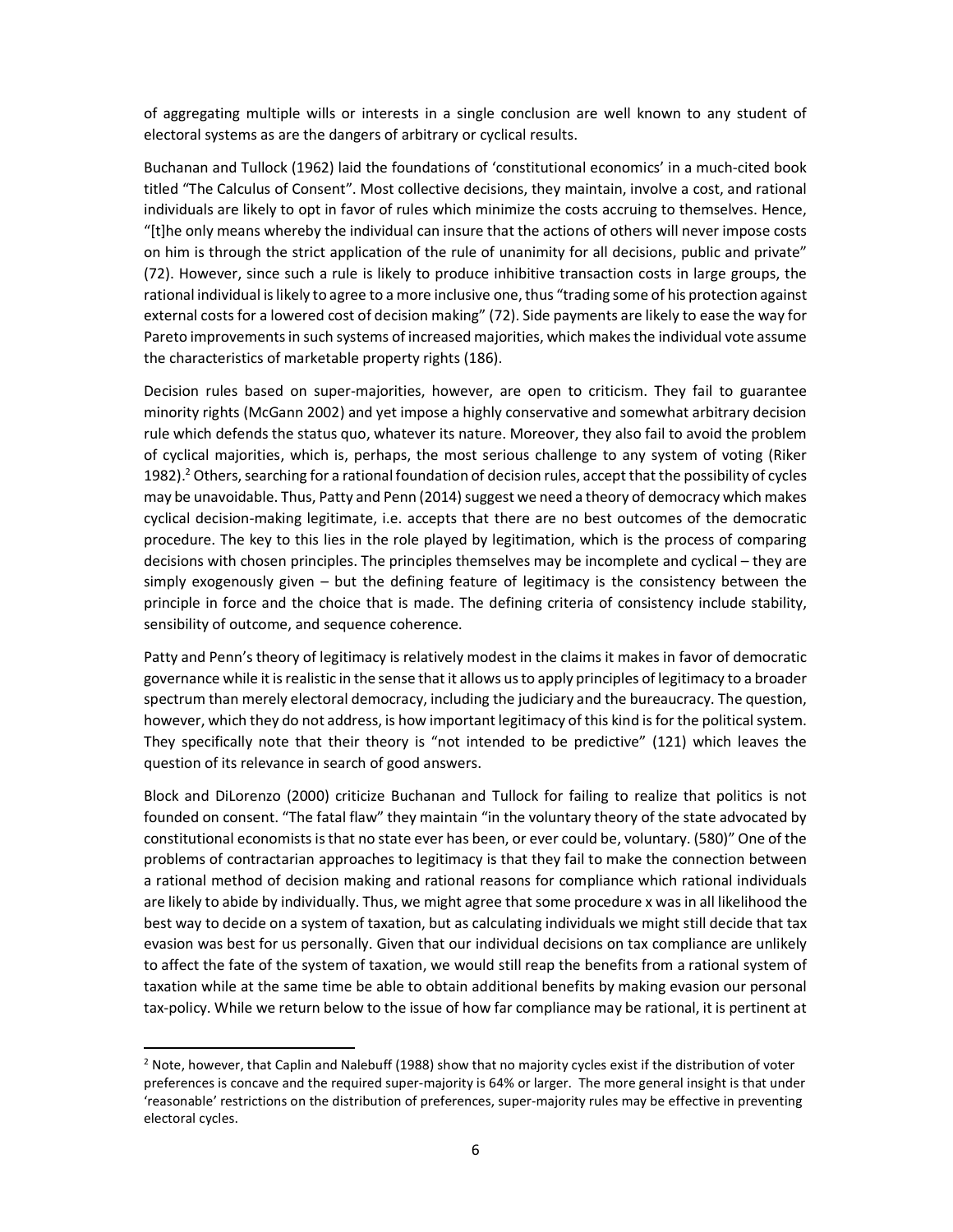this point to recall an important strand in rational choice theory which suggests that common interests (e.g., adherence to a rational system of decisions) do not necessarily lead to collective action (Olson 1965; Ostrom 1990). The logic of collective action suggests that even if a system of taxation is designed through a system of decision-making that we consider in our interest we still have the incentive to free ride, in the sense of utilizing opportunities for tax avoidance or even tax evasions. The collective action problem may be a crucial factor in important areas of compliance, including tax-compliance (Levi 1988) and corruption (Rothstein 2011).

#### Rational and voluntary compliance

The collective action problem suggests that if legitimacy is actually a contributing factor to compliance it cannot be based entirely on the legitimacy of a contract. Thus, closer attention must be paid to the mechanism supporting compliance. An essential feature of Weber's approach to the state was his emphasis on its non-contractarian nature. Quoting Trotsky to the effect that "every state is founded on force", he goes on to define the modern state as "a human community that (successfully) claims the monopoly of the legitimate use of physical force within a given territory" (Weber 1958, 78). The state's claim to legitimacy follows a logic of its own which need not depend on the imagery of a social contract (e.g. Clark et al. 2009, ch. 4; Clark et al. 2017). This suggests that the context in which compliance takes place may be a separate, and in some cases a sufficient, source of legitimacy.

Perhaps the most ambitious attempt to develop a rational notion of voluntary compliance is that of Levi (1988) in her study of tax compliance. She claims rulers can reduce the cost of compliance in three ways, i.e. through coercion, ideology, and quasi-voluntary compliance. Coercion, however, can be costly, and ideology relies a lot on "extrarational" motivations, which makes it difficult to model in rational choice terms. This leaves quasi-voluntary compliance as Levi's main contribution to the tax compliance literature. Such compliance, in the case of taxes, is "voluntary because taxpayers choose to pay", while it is "quasi-voluntary because the non-compliant are subject to coercion – if they are caught" (52). It can develop where the taxpayers are confident that rulers use the taxpayers' contributions to produce desired goods and where other taxpayers are also doing their share. Levi's main explanatory variable, i.e. the bargaining power of other actors to constrain the state, gives only a vague notion of why voluntary compliance may vary substantially between states, groups and individuals. Thus Dryzek (1990) points out that "… a skeptical reader who has assimilated what Sir Karl Popper has to say on this score [i.e. the formation of specific hypotheses on the basis of already known facts] mighty prefer a specification of the kind of evidence which would support falsification, followed by a search for it. Instead, what Levi provides is unremitting, and unavoidably selective, adducement of evidence that bolsters her theory" (309)

Our ambition, then, is to develop a theoretical account which is suitable for testing. We organize our presentation in three parts, corresponding to three steps in the establishment of legitimate authority. The first step is the establishment of credible commitment by the state to a policy of strong enforcement (which D'Arcy & Nistotskaya (2017) call credible enforcement) while at the same time limiting its predatory tendencies. This essentially means establishing strong institutions and the rule of law. The second step emerges through the strategic choices faced by the citizens when dealing with institutionally strong states and the transaction costs involved in evaluating the potential costs and benefits compliance and non-compliance on a case-by-case basis. This may, under certain conditions, lead to the development of compliance heuristics for at least part of the citizens. The third step is the emergence of compliance *networks*, where the belief that the general level of compliance is high is likely to raise the perceived costs of non-compliance. Where bribes and tax evasions are believed to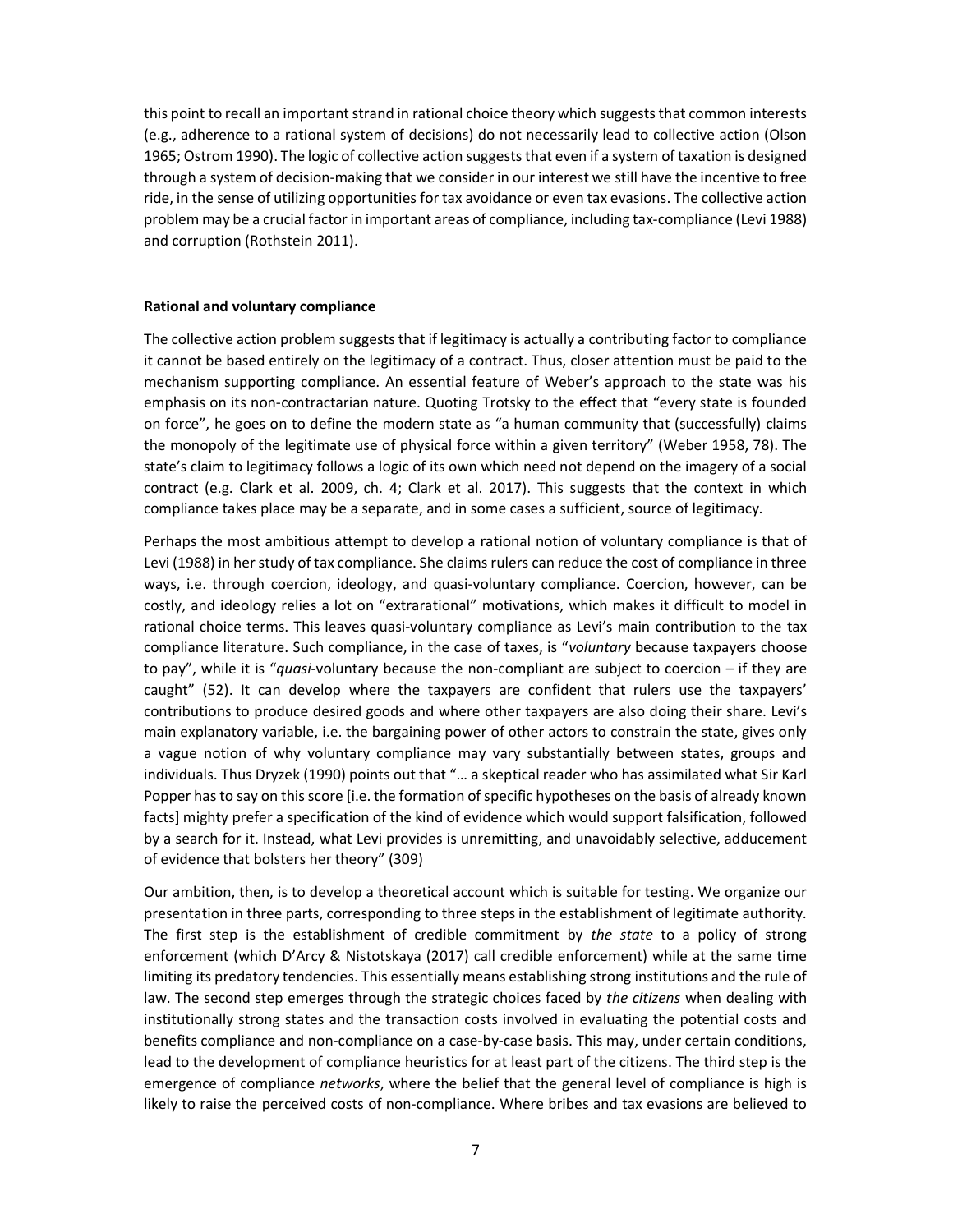be common, the stigma and loss of reputation associated with being found out are likely to be far less serious than in a community of strong compliers. Networks may consist of different types of actors, including individual citizens, voluntary and religious organizations, business and trade communities as well as various types of government agencies.

#### The first step: the state and the strategy of consistency

To a certain extent, the problem of state legitimacy may be conceived of as problem of co-operation between states and their citizens. The state has an incentive to reduce enforcement costs that may lead to greater policy efficiency and a more secure position for the prevailing regime. At the outset we assume that no trust exists between the state and the citizens but that they interact repeatedly over longer periods of time. Repeated interactions may lead to reciprocity, depending on the strategies adopted by the players. A state seeking the co-operation of its citizens will adopt a strategy which facilitates the formation of stable expectations by the citizens. Instead of evaluating the merits of compliance from one case to another, this allows the citizens the possibility of developing simple decision rules that they can adhere to, without having to incur high information and transaction costs on every occasion. Strategies to this effect by the state may include a stable legal system, non-corrupt and impartial administration, and a stable policy environment. This means that the citizens can relatively easily compare the long-term benefits of compliance against the short-term benefits of noncompliance. In a less stable or consistent policy environment the long-term benefits of compliance are more uncertain and hence less valuable.

The state, at the outset, has no guarantee that the citizens will choose to be cooperative. Even if the state provides policy consistency the citizens may still decide to defect and choose not to cooperate, e.g. to cheat on taxes, participate in bribes, or take part in subversive political activity. In order to forestall such non-cooperative behavior, the state has to apply sanctions in order to make its commitment to consistency credible. Citizens are likely to respond to sanctions when judiciously applied. However, the draconic use of fines and punishments may undermine co-operation, in cases where it is already established to some degree, since the citizens may perceive them as defections on behalf of the state. Hence, with a more cooperative citizenry, the state may have an interest in a milder and more responsive system of enforcement (Murphy 2005).

Psychological research indicates that people tend to react strongly to procedural fairness and impartiality (Tyler 2006). A strategy of consistency will lead to impartiality and strengthen the citizens' sense of procedural fairness. The key feature of a regime pursuing a strategy of consistency is the rule of law much more than electoral democracy (Rothstein 2009).

Thus, cooperation may develop where states apply a strategy of consistency, but to apply Axelrod's phrase (1984), this is still "cooperation without friendship". Cooperation without friendship implies that players can achieve co-operation without the aid of any emotional bonds between them. The language of politics, however, is often highly emotional, invoking moral obligations and values.

#### The second step: citizens and transaction costs

There is nothing in the rational choice or game theoretic approach that calls for an assumption about perfectly informed actors. Information is costly and actors can be rationally ignorant, if they expect information costs to be higher than the benefits from obtaining information (Downs 1957). They may also develop information-saving strategies, as in the case of legislator cue-taking (Box-Steffensmeier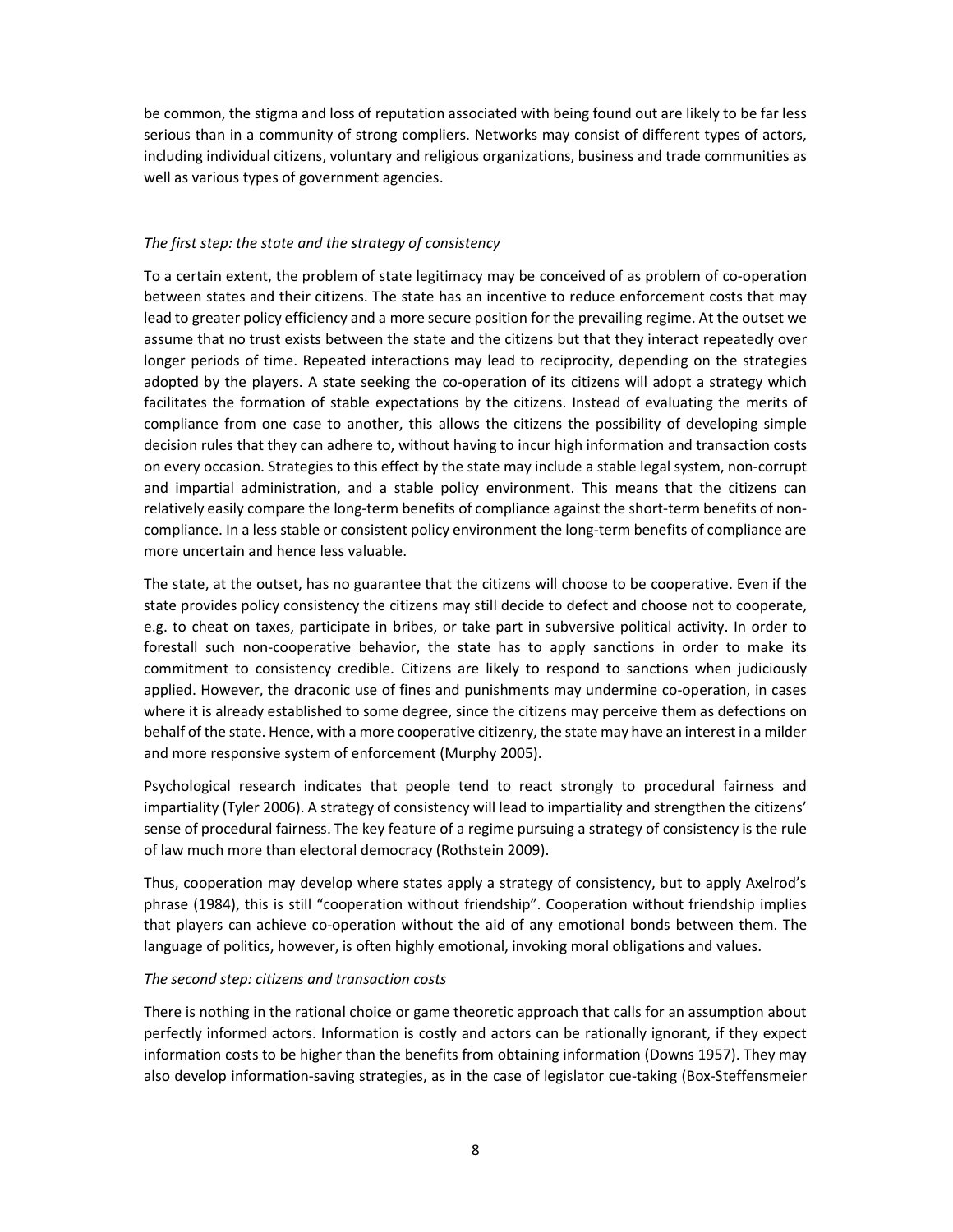et al. 2015).<sup>3</sup> The choice facing a citizen when considering non-compliance is whether to adopt a simple heuristic applying to all similar choices or to analyze each instance separately. When governments follow a strategy of consistency relying on heuristics is more likely to be a reasonable strategy – but when the government's actions are inconsistent or arbitrary, heuristics are likely to be a poor guide for behavior. Exceptions apply primarily when the potential costs and benefits are very uneven (in which case the citizens might invest in analysis) or if citizens foresee the failure of governments to keep up their end of the bargain.

Heuristics are prescriptions that make sense of potentially complex situations without detailed analysis. They may come in the form of simple principles ("I always respect speed limits" or "I never cheat on taxes"), or they may contain more elaborate codes. If the citizens know with certainty that non-compliance will be punished, they are likely to comply. Similarly, if negative sanctions are highly unlikely, this may lead to a high level of non-compliance. The problem occurs in the wide variety of cases that occupy a position somewhere in between. Uncertainty and risk can be seen as a tax on expected outcomes and are likely to induce caution. Some research indicates that individuals may be more risk averse than might be expected on the basis of expected utility theory (Kahneman and Tversky 1979). However, risk taking seems more likely when people aim to avoid losses and less likely to obtain gain. This is likely to strengthen citizen responsiveness to state strategies described in the first step. Thus, increasing the risks of non-compliance may create a disproportional amount of compliance compared to the increase in the actual levels of risk.

#### The third step: Networks and the conditionality of compliance

**.** 

States may not be the only type of actor playing a role in facilitating the conditions for voluntary compliance. The state may be aided in its role of monitoring citizens by different other actors in the citizens' networks. These networks can, e.g., be of a business or professional nature (Miller 2000), or they can be religious, as in the case of the Swedish Lutheran clergy in the early modern period (Nistotskaya and D'Arcy 2018). In Italy, by contrast, the Catholic Church saw the state as a competitor, seeking to undermined it and contributed to a fertile ground for tax evasion (Hien 2018). Because of their membership in various networks, citizens may invest in their reputation, both vis-á-vis other citizens and the authorities, which help them to gain access to various types of positions or exchange opportunities. If reputations matter, like they can in repeated games, this increases the costs associated with non-compliance (and more generally, defections from co-operation). Those who have successfully built reputations based on such principles are likely to value them higher than those who have not. Hence, we are likely to find behavioral variations based on the amount of risks involved with non-compliance. Professional groups, for example, rely greatly on reputations and are likely to be strong compliers (Miller & Whitford 2016).

Again, if reputations matter, most people will find it advantageous to talk as if they have internalized the norms of co-operation and compliance. The tricky question is whether this should be regarded as merely "cheap talk" or if they truly believe in the relevant principles. While this question may seem important when economists meet moral philosophers, the behavioral consequences may be limited. Whether the citizen actually believes or merely cares for her reputation may never be discovered – it may even be unclear to the citizen herself. But the simplest and most economical way of behaving in accordance with codes of conduct is to believe in their superiority. People who are unable to form such beliefs (e.g. psychopaths) may have difficulties in committing to them in a credible manner.

<sup>3</sup> See also literature on voters' use of heuristics, e.g., Fortunato & Stevenson (2016), Bowler et al. (2018).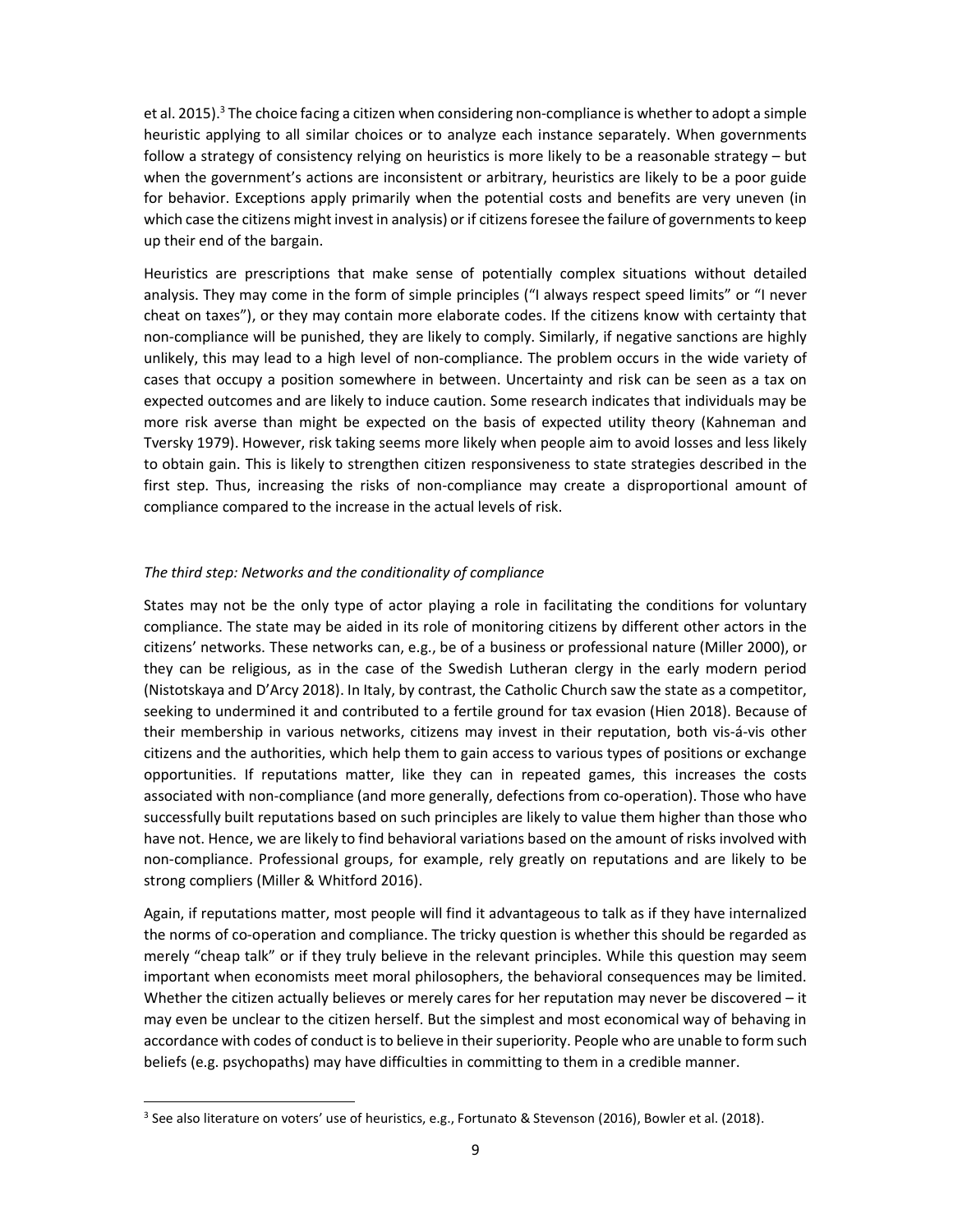If obtaining a good reputation has the benefits we suggest, why then is it not, everywhere, a dominant strategy? After all, there are clear indications that corruption and crime are common in large parts of the world. One of the reasons is that governments do not everywhere follow a strategy of consistency. Institutionally weak states are unable to carry through such a strategy, at least to the extent required for legitimacy and voluntary compliance to acquire a dominant role. Part of the citizenry is similarly always likely to think that the short-term benefits of non-compliance outweigh the more uncertain benefits accruing from a good reputation. If a sufficiently large number of citizens do not comply with norms, even ones which they accept as beneficial in general, this creates an additional problem: legitimacy (even if recognized) is not turned into voluntary compliance. Compliance is conditional on the belief that a sufficiently large number of others will comply. If compliance induces cost of some kind (refusing bribes, paying taxes) the belief that others are avoiding such costs creates a collective action problem. Even if the state's need for revenue is accepted, each individual citizen is unlikely to alter the outcome. Moreover, in situations where non-compliance is common, there will be a lot of tax-payers who have not invested heavily in the principles of honest compliance, and hence the value of a good reputation is smaller.

At which point legitimacy reaches the threshold point of satisfying the conditions for general compliance is difficult to predict. Granovetter (1978) suggests that thresholds may be sensitive to relatively minor nuances from one case to another. It is a valid task for further research, nonetheless. Our approach suggests that state's strategies are a primary factor affecting the attainment of compliance thresholds and that they are likely to succeed best among groups or populations where reputation plays a large role.

#### Discussion

In this paper we have attempted to establish three main points, admittedly in a precursory manner, as stepping stones towards a rational approach to the study of legitimate authority. In the first place we claim there is an important difference between contractarian and state-centered approaches to legitimate authority. The contractarian approach is concerned primarily with the relationship of inputside legitimation and acceptance, which is induced from the beneficial features of legitimate authority, such as avoiding the state of nature and realizing the potential benefits of cooperation. The nature of legitimation may vary, depending on different theoretical specifications. A modest claim in this vein is the proposition that legitimation, consistent with general principles, is at the essence of legitimacy (Patty & Penn 2014). The precise content of legitimation may not be crucial, although in many cases some kind of input process is referred to. A more ambitious version stipulates that some kind of consultation takes place, although theories of participatory democracy are often not very precise on the precise manner in which this happens. The mere feeling of being listened to is believed to contribute to acceptance and hence compliance. A still stronger input version of legitimation sees it based on the majority principle, according to which the right to participate in a vote binds one to the option preferred by the majority.

We maintain that a state-centered approach to legitimacy is a credible alternative to the contractarian ones. It is concerned less with the normative aspects of legitimacy and more with empirical realism and explanatory power. According to this, the state plays a crucial role in developing the preconditions for legitimate authority. While we do not deny the possibility of systems of co-operation emerging from below, as in the examples expounded by Ostrom (1990), the main sources of state legitimacy, e.g. in Northern Europe, developed in a different manner. State reform, emphasizing the rule of law, seems historically to have been a key ingredient in developing legitimate forms of governance, much more than input factors such as electoral democracy (Rothstein 2009). States' rationales for establishing legitimate authority lie primarily in reducing enforcement costs and establishing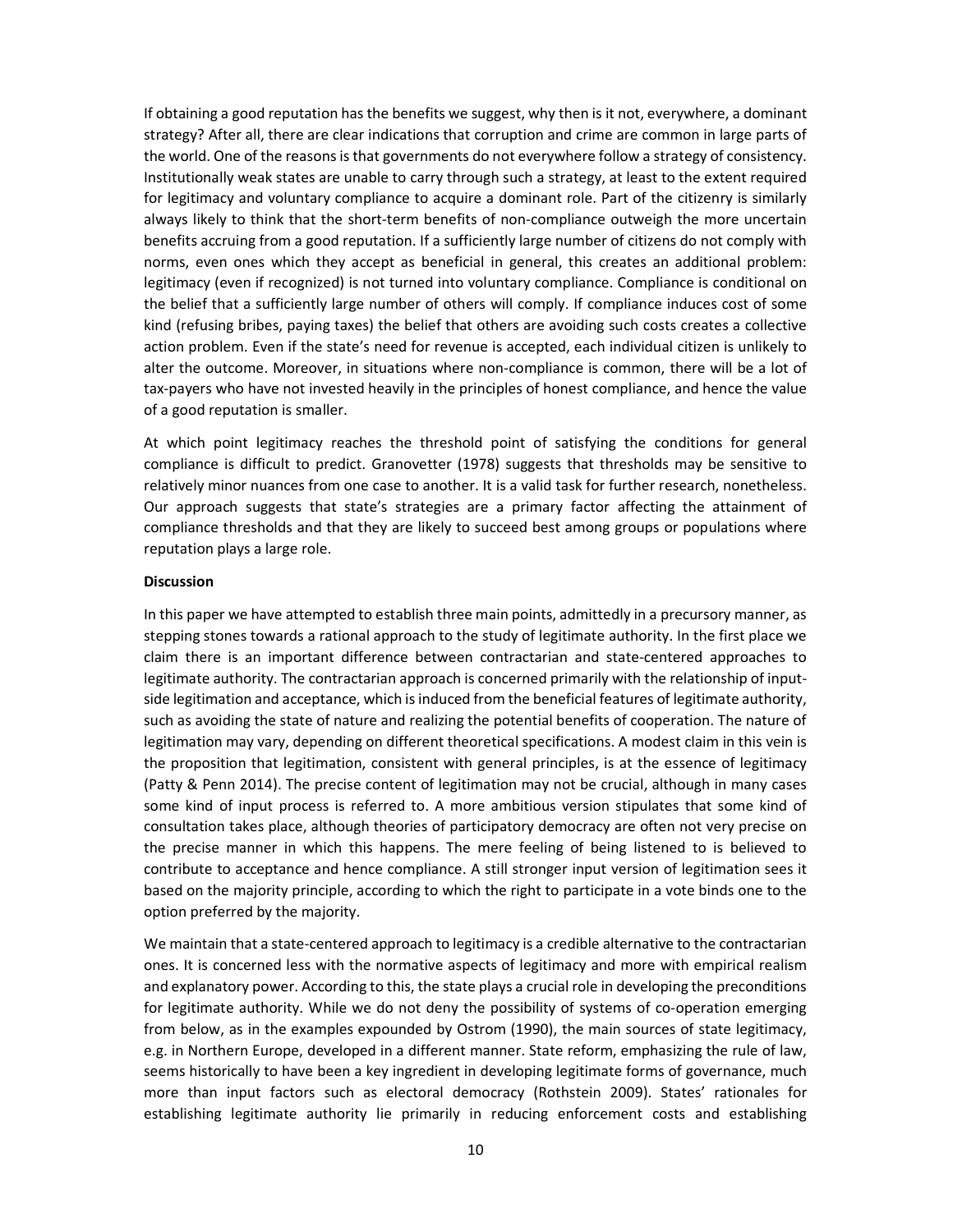sustainable sources of revenue. In order to do this, they need a strong institutional foundations, on which predictability, the consistent implementation of policies and impartiality rest. Such strategies on behalf of the state will allow citizens to develop long-term strategies of behavior which will minimize their risks and information costs in dealing with authority.

Our second point is that a major limitation of the contractarian approach is that it fails to come to terms with the collective action problem. Thus, leaving aside the thorny issue of historical accuracy, the main challenges to the contractarian approach have to do with *individual compliance*. Claims about acceptance of legitimacy have either been assumed to be followed by compliance or the problem has simply been ignored. The logic of collective action, however, tells us that even if legitimation is accepted, this will not inevitably lead to voluntary compliance. Individuals may have interests which they are unable to act upon as a collective. Hence, special attention needs to be devoted to how the collective action problem can be solved, even if decision acceptance has been achieved.

The state-centered approach puts the question of compliance at the forefront. Whether acceptance of authority claims are valid is a separate issue from the actual decision to comply. But the state plays a crucial role in both cases. We suggest that legitimate authority may be established by the state in three steps. In the first place, the state needs to be able to develop certain types of practices, especially consistent and impartial implementation, which are likely to elicit long-term strategies of rule compliance by the citizens.

The second step has to do with how the individuals react. Consistent state strategies allow the citizens to form heuristics to reduce their transaction costs. Hence, we expect citizens to be more likely to conform with authority claims when they are part of clear and consistent state strategies than when they are based on arbitrary considerations or particularism. Institutionalization and the rule of law are thus essential preconditions for legitimate authority.

Finally, a state-centered approach relies crucially on an institutionally strong state credibly committed to enforcing compliance. Compliance, according to this, is essentially *conditional* upon the perceived compliance by others. Not all states are likely to achieve this in crucial areas of public policy and even where norms of compliance are relatively strong, different groups of citizens may vary in their sensitivity to the sanctions associated with non-compliance. Essentially, we expect groups which rely to a high degree on reputation and credibility (e.g. professional groups) to show a higher level of compliance than those who have invested less in social networks.

#### Bibliography

- Allingham, Michael and Agnar Sandmo 1972. Income tax evasion: A theoretical analysis. Journal of Public Economics 1: 323-338.
- Anderson, C., A. Blais, S. Bowler, T. Donovan and O. Listhaug. (2005). Losers' Consent. Elections and Democratic Legitimacy. Oxford: Oxford University Press.
- Axelrod, Robert 1984. The evolution of co-operation. London: Penguin.

Barry, B. 1971. Sociologists, economists and democracy. London: Macmillan.

Becker, Gary 1968. Crime and punishment: An economic approach. Journal of Political Economy, 76:2, 169-217.

Beetham, D, (1991). The Legitimation of Power. Atlantic Highlands, NJ: Humanities Press International, Inc.

Block, W. and T. DiLorenzo (2001). Constitutional economics and the Calculus of Consent. Journal of Libertarian Studies, 15:3, 37-56.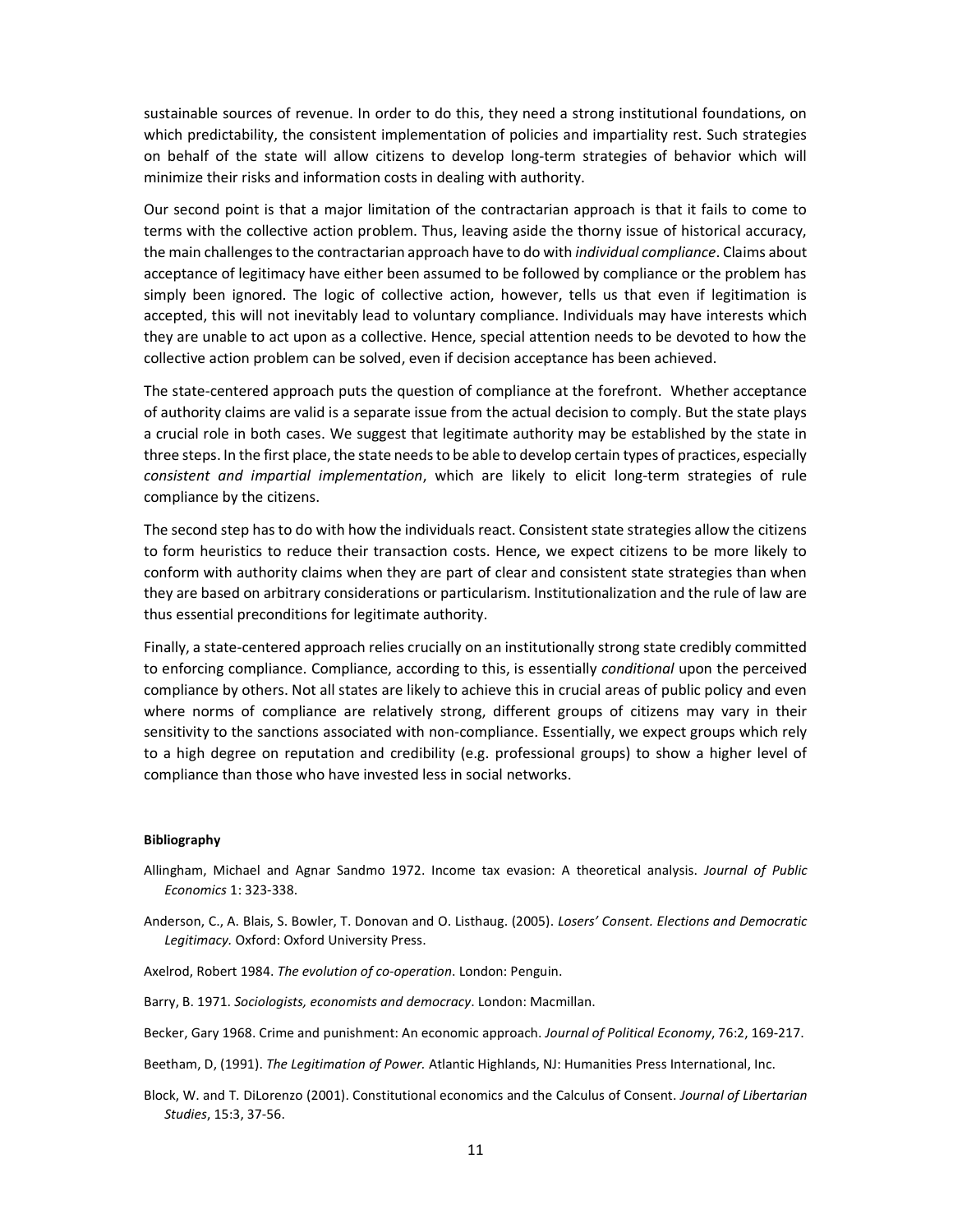- Box-Steffensmeier, Janet, Josh Ryan & Anand Sokhey 2015. Examining legislative cue-taking in the US Senate. Legislative Studies Quarterly, 40:1, 13-53.
- Bowler, Shaun, Thomas Gschwend, and Indridi H. Indridason. 2018. Perceptions of Coalition Policy. Manuscript.
- Buchanan, J. and G. Tullock (1962). The calculus of consent. Ann Arbor: The University of Michigan Press.
- Caplin, Andrew and Barry Nalebuff. "On 64%-majority rule." Econometrica: Journal of the Econometric Society (1988): 787-814.
- Clark, William, Matt Golder & Sona Golder 2009. Principles of comparative politics. Washington: CQ Press.
- Clark, W., Golder, M., & Golder, S. (2017). The British Academy Brian Barry Prize Essay: An Exit, Voice and Loyalty Model of Politics. British Journal of Political Science, 47(4), 719-748. doi:10.1017/S0007123416000442
- Cudd, Ann and Eftekhari, Seena, "Contractarianism", The Stanford Encyclopedia of Philosophy (Summer 2018 Edition), Edward N. Zalta (ed.), URL = <https://plato.stanford.edu/archives/sum2018/entries/contractarianism/>.
- D'Arcy, Michelle and Marina Nistotskaya (2017). State first, then democracy: Using cadastral records to explain government performance in public goods provision. Governance: An international journal of Policy, Administration, and Institutions, 30:2, 193-209.
- Diamond, Larry. 1999. Developing democracy: Toward consolidation. JHU Press.
- Downs, A. 1957. An economic theory of democracy. New York: Harper and Row.
- Dworking, Ronald, 1975. The original position. In Norman Daniels (ed.) Reading Rawls. New York: Basic Books.
- Elster, J. (2006). Altruistic behavior and altruistic motivations. In S-C Kolm and J. Ythier (eds.) Handbook of the economics of giving, altruism and reciprocity. Amsterdam: Elsevier.
- Esaiasson, Peter, Mikael Gilljam & Mikael Persson 2012. Which decision-making arrangements generate the strongest legitimacy beliefs? Evidence from a randomised field experiment. European Journal of Political Research, 51: 785-808.
- Fortunato, David, and Randolph T. Stevenson. "Heuristics in context." Political Science Research and Methods (2016): 1-20.
- Friedman, Milton & Rose Friedman1980. Free to choose. Harmondsworth: Penguin.
- Gauthier, David 1986. Morals by agreement. Oxford: Oxford University Press.
- Gilley, B. 2006. The meaning and measured of state legitimacy: Results for 72 countries, European Journal of Political Research, 45: 499-525.
- Granovetter, Mark 1978. Threshold models of collective behaviour. American Journal of Sociology, 83:6, 1420- 1443.
- Jain, A. (2001). Corruption: A review. Journal of Economic Surveys, 15:1, 71-121.
- Hien, Josef. 2018. Tax evasion in Italy: A God-given right? In Sven Steinmo (ed.) The leap of faith. The fiscal foundations of successful government in Europe and America. Oxford: Oxford University Press.
- Kahneman, Daniel and Amos Tversky (1979). Prospect theory an analysis of decisions under risk. Econometrica 47:2, 263-292.
- Kelman, H.C. (1969). Patterns of personal involvement in the national system: A social-psychological analysis of political legitimacy. In James N. Rosenau (ed.), International Politics and Foreign Policy: A Reader in Research and Theory, (pp. 276–88). New York: Free Press.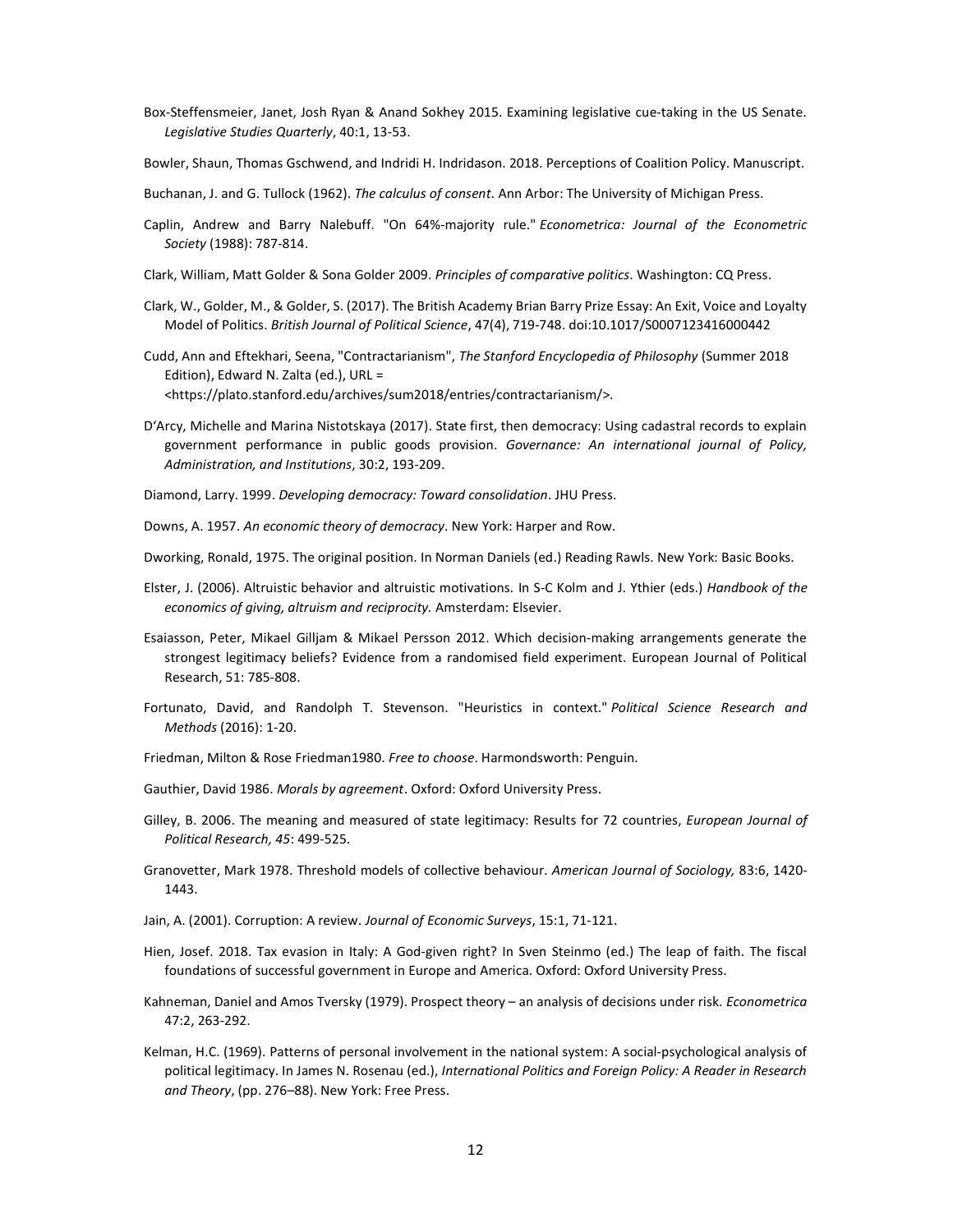- Kirchler, Erich, Stephan Muehlbacher, Barbara Kastlunger, & Ingrid Wahl 2007. Why pay taxes? A review of tax compliance decisions. Andrew Young School of Policy Studies, Georgia State University https://icepp.gsu.edu/files/2015/03/ispwp0730.pdf
- Levi, Margaret 1988. Of rule and revenue. Berkley: University of California Press
- McGann, A. J. (2002). The Tyranny of the Super-Majority: How Majority Rule Protects Minorities. UC Irvine: Center for the Study of Democracy. Retrieved from https://escholarship.org/uc/item/18b448r6Mishler & Rose 2001
- Miller, Gary & Andrew Whitford 2016. Above politics: Bureaucratic discretion and credible commitment. Cambridge: Cambridge University Press.
- Miller, Gary 2000. Above politics: Credible commitment and efficiency in the design of public agencies. Journal of Public Administration Research and Theory, 10:2, 289-327.
- Murphy, Kristina 2005. Regulating more effectively: The relationship between procedural justice, legitimacy, and tax non-compliance. Journal of Law and Society, 32:4, 562-89.
- Narveson. Jan, 1988. The libertarian idea. Philadelphia: Temple University Press.
- Nistotskaya, Marina and Michelle D'Arcy 2018. Getting to Sweden: The origins of high compliance in the Swedish tax state. In Sven Steinmo (ed.) The leap of faith. The fiscal foundations of successful government in Europe and America. Oxford: Oxford University Press.
- Norris, P. (2011). Does democratic satisfaction reflect regime performance? In Martin Rosema, Bas Denters, and Kees Aarts, Political Representation and Policy Congruence in Modern Societies (pp. 115-135). Amsterdam: Pallas Publications - Amsterdam University Press.
- Olson, Mancur 1965. The logic of collective action. Cambridge, Mass.: Harvard University Press.
- Ostrom, Elinor 1990. Governing the commons. The evolution of institutions for collective action. New York: Cambridge University Press.
- Papadopoulos, Y. (2013). Democracy in Crisis. Houndmills: Palgrave Macmillan.
- Patty, John, & Elisabeth Penn 2014. Social choice and legitimacy: The possibilities of impossibility. New York: Cambridge University Press.
- Richardson, Grant 2006. Determinants of tax evasion: A cross-country investigation. Journal of International Accounting, Auditing and Taxation 15: 150-169.
- Riker, William and Peter Ordeshook (1968). A Theory of the Calculus of Voting. American Political Science Review, 62:1, 25-42.
- Rothstein, B. (2009). Creating political legitimacy: Electoral democracy versus quality of government. American Behavioral Scientist, 53, 311-330.
- Rothstein, Bo (2011) Anti-corruption: the indirect 'big bang' approach, Review of International Political Economy, 18:2, 228-250, DOI:10.1080/09692291003607834
- Ruge, Marcus, 2012. Public governance and the shadow economy. Institute of cultural diplomacy http://www.culturaldiplomacy.org/academy/content/pdf/participant-papers/2012-03 biec/Public Governance and the Shadow Economy - Narcus Ruge.pdf
- Scholz, John T. and Mark Lubell. 1998. "Trust and taxpaying: Testing the heuristic approach to collective action." American Journal of Political Science (1998): 398-417.

Shepsle, K. (2010). Analysing politics (2<sup>nd</sup> ed.) New York: W.W. Norton).

Simon, H. (1983). Reason in human affairs. Oxford: Basil Blackwell.